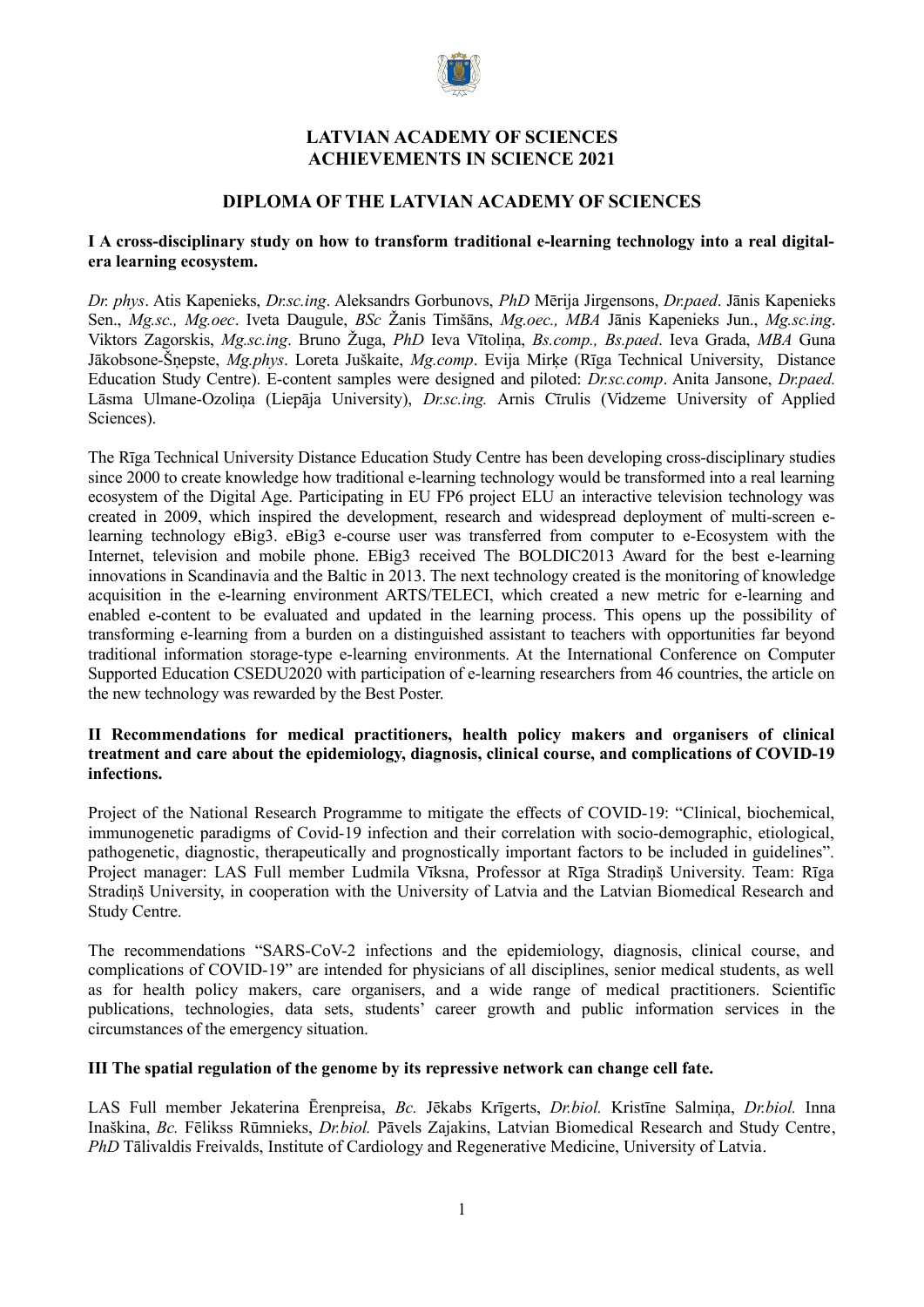

Some malignant tumors are able to undergo return to normality by the differentiating agents. It is important to understand how thousands of genes are simultaneously changing their expression which leads to irreversible change of cell fate. A hypothesis that in such cases the genome can be regulated spatially, by physical self-organisation and use for it the dynamic network constructed by knots of its repressive part (pericentric heterochromatin domains), was put forth. The experiments showed that after cancer cell treatment with the differentiation inducer, within 15 min the splitting of this network knots occurred, along with unfolding of the genome DNA and release of the genome expression avalanche lead by stress-response genes. At the summit of this bi-phasic wave the new cell fate pathway becomes stabilized during 3h towards irreversible differentiation. The 'powerlaw" splitting/fusing behavior of hetero-chromatin clusters was proved by microscopic, biophysical, and molecular methods. The following experiments and the review revealed the concentric-radial structure of the heterochromatin network supported by actomyosin cytoskeleton which provides the ability to adapt genome expression to the changing environment.

## **IV Integration of reliable technologies for protection against Covid-19 in healthcare and high-risk areas.**

LAS Full member Tālis Juhna, *Dr.sc.ing.* Linda Mežule, LAS Full member Ivars Kalviņš, LAS Full member Juris Purāns, LAS Full member Andris Šutka, *Dr.sc.ing.* Inga Dāboliņa, *Dr.sc.ing.* Inese Fiļipova, *Dr.biol.* Ilze Irbe, *Dr.med.* Ivars Vanadziņš, LAS Corresponding member Atis Elsts, *Mg.iur.* Andreta Slavinska, *Dr.biol.* Anna Zajakina, *Dr.sc.ing.* Andris Martinovs, *Dr.phys.* Atis Skudra, LAS Corresponding member Gita Rēvalde, *Dr.sc.ing.* Agris Ņikitenko, *Dr.chem.* Kārlis Pajuste, *Mg.sc.ing.* Aleksandrs Ļevinskis. Rīga Technical University, Latvian Institute of Organic Synthesis, Institute of Solid State Physics, University of Latvia, Latvian Biomedical Research and Study Centre, Rīga Stradiņš University, Institute of Atomic Physics and Spectroscopy, University of Latvia, Rēzekne Academy of Technologies, Latvian State Institute of Wood Chemistry, Institute of Electronics and Computer Science.

Healthcare area is a vital resource and support for every country during various crisis situations, including the latest global Covid-19 pandemic. As part of an interdisciplinary study, new technological solutions to reduce the risk of infection in hospitals and other high-risk areas were developed and demonstrated. Seven prototypes were developed (air disinfection device, disinfection gate, surface cleaning robot with the possibility to recognize specific objects, hand disinfection control device, anti-viral transparent coating, selfdegrading mask filter material, disinfectant liquid with long-lasting anti-viral effect). Further guidelines to produce protective clothing and a number of international scientific publications have been made. All technologies are scalable to products in a short time, and their implementation in hospitals, schools, transport can reduce the risk of infection during COVID-19 as well as on a daily basis.

## **V Development of a novel DNA bacteriophage isolation and characterization research direction in Latvia.**

#### *Mg.biol.* Ņikita Zrelovs, *Mg.biol.* Elīna Černooka, *Dr.biol.* Jānis Rūmnieks, *Dr.biol.* Andris Kazāks, *Dr.biol.* Andris Dišlers. Latvian Biomedical Research and Study Center.

Bacterial viruses – bacteriophages, are the most abundant and diverse biological entities on Earth. Since their discovery in the early 20th century bacteriophages or their gene products have been applied in various fields, most prominently in molecular biology, medicine, food industry and agriculture. However, it is worth to note that the majority of the broadly used phage-derived products originate from a strikingly small number of different phages. The creation of DNA bacteriophage collection at the Latvian Biomedical Research and Study Centre (BMC) dates back to the year 2006. Today this collection consists of more than 50 different bacteriophage isolates from various environmental sources that are already described to a different degree throughout the years of investigation at BMC. The majority of the isolates in the collection have already been sequenced, and their annotated genomes are being systematically deposited to the publicly available biological sequence repositories. The most interesting isolates are being profoundly characterized with the results being published in highly regarded scientific journals of the field. A plethora of unique bacteriophages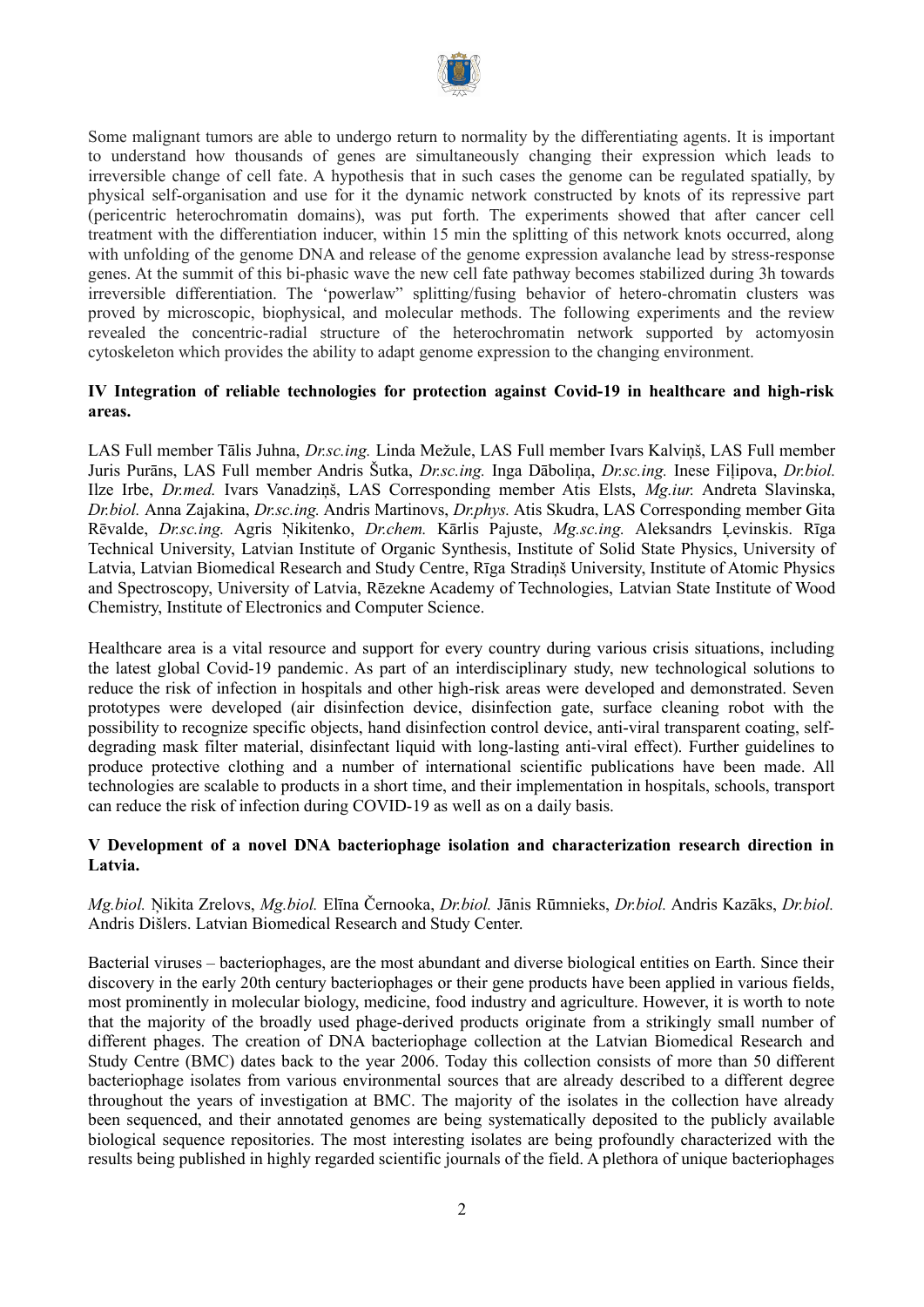

that represent novel phage genera were isolated during these studies and have aided in the expansion of the globally-known phage diversity. The importance of phages is hidden in the fact that their genomes represent a "vault" of hypothetical proteins with a yet unknown function. Thus, in addition to genomic studies of phages and their diversity, we have also begun the structural-functional elucidation of the biological role for the selected proteins found in this "vault" to gain a better understanding of their role in phage and their host lifecycles. That way we were able to determine the structure and function for several interesting phage proteins, with the findings being expandible to their conserved counterparts from other biological objects. In addition to the fundamental research on bacteriophage biology, attempts to evaluate the potential of the practical application of studied phages or their genome-derived products have been started. In total, in the years 2020 and 2021 the results of the DNA bacteriophage research at BMC have been published in five peer-reviewed scientific articles. We consider the development of a novel DNA bacteriophage isolation and characterization research direction in Latvia as our most important achievement.

## **VI A modern reference grammar of Latvian written in English published for the first time in the history of Latvian science.**

*Dr.philol.* Andra Kalnača, *Dr.philol.* Ilze Lokmane. Latvian Grammar. Rīga: The University of Latvia Press, 2021, pp. 560. <https://doi.org/10.22364/latgram.2021> . Department of Latvian and Baltic Studies, Faculty of Humanities, University of Latvia.

A comprehensive synchronic reference grammar of Latvian written in English has been published for the first time in the history of Latvian science. The monograph is based on theoretical, methodological, and typological research carried out by A. Kalnača and I. Lokmane over the course of several years. "Latvian Grammar" was written to make information about the Latvian language and its grammatical system more easily available not only within Latvia, but also beyond its borders. A modern grammar of Latvian written in English is as important for native speakers of Latvian as for those who have learned Latvian as a second language and is of great value for anyone interested in the culture and history of Latvia or the Latvian language itself. The need for a reference grammar of Latvian written in English is especially important right now due to the existence of a large Latvian diaspora community abroad, particularly in English-speaking countries where children and young people are educated in the language of their home countries rather than in Latvian. A Latvian grammar written in English will also be useful for those who are learning Latvian as a foreign language and wish to learn more about its grammatical system and unique features. Likewise, "Latvian grammar" will be a useful reference and source of examples for teachers of Latvian – both those who teach it to speakers as a school or university subject and those who teach it as a foreign language. There is also considerable demand among linguists abroad for a systematic and dependable description of Latvian written by native speakers of Latvian. Latvian is a rather unique combination of ancient as well as relatively new features, which are of interest to researchers abroad and are important for the typological, cognitive, pragmatic, functional, and contrastive analysis of language.

#### **VII This research is a novelty in Latvian scientific language study, and it can be used as the monograph, the open-access digital database, and the mobile app in a complementary manner.**

Agnese Dubova (project leader), team of authors. Language of Science: Style, Text, Context. Rīga: Zinātne, 2021, pp. 280, ISBN 978-9934-599-11-8, digital database and mobile app "Zinātnes valoda" ("Language of Science"), 2020: <https://zinatnesvaloda.lv/>.

Researchers from Ventspils University of Applied Sciences and Liepāja University have published a collective monograph, "Language of Science: Style, Text, Context", a result of analysis carried out over a period of two years. The monograph was developed within the Latvian Council of Science Fundamental and Applied Research Project "Intra-lingual Aspects of the Latvian Scientific Language" NR. Izp-2018/2–0131. The monograph deals with the link between scientific and common language, scientists' strategy and tactics in choosing the language, multilingualism in science, and Latvian scientific language research history. The monograph also deals with possibilities of scientific text classification development and offers a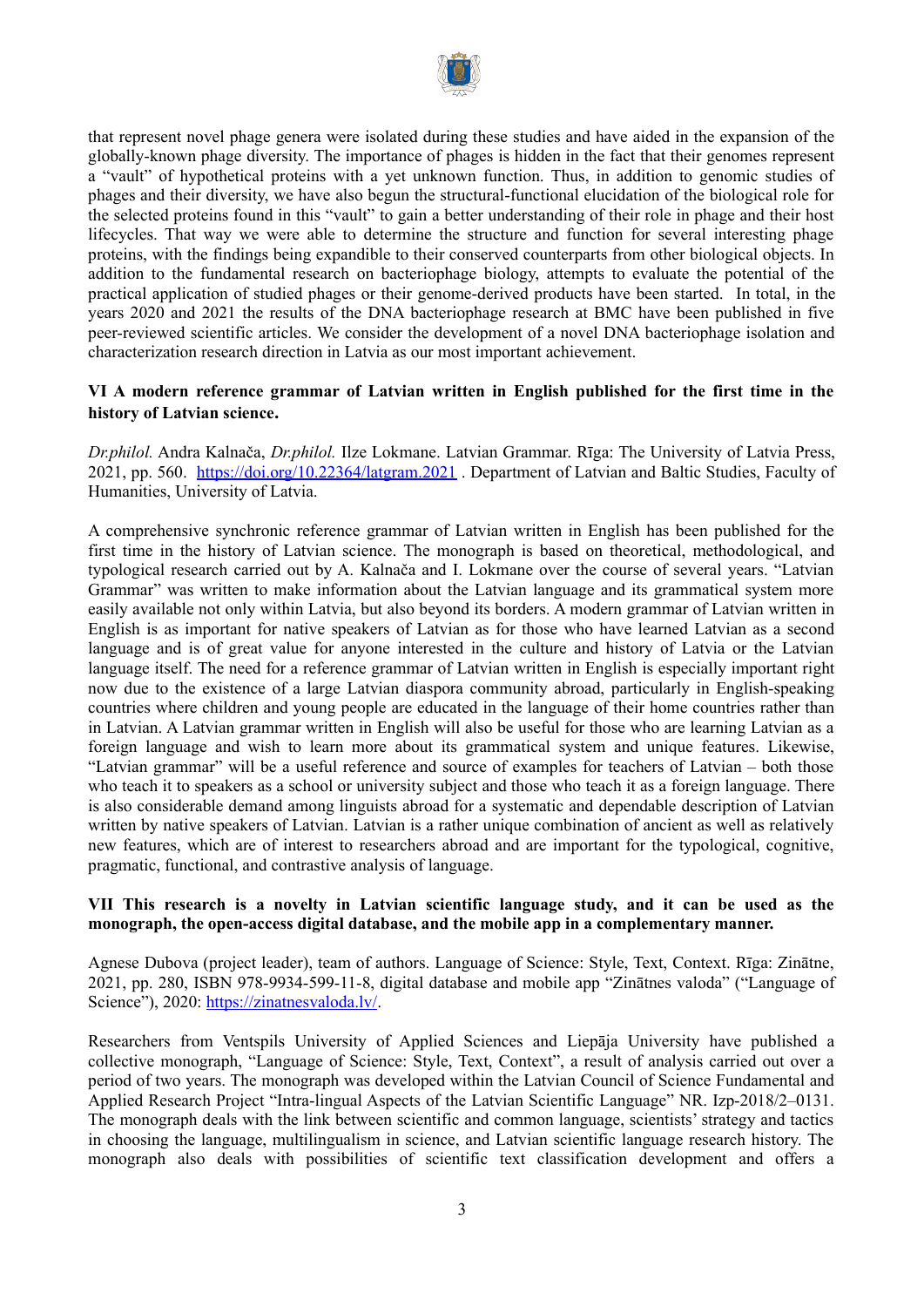

classification of texts used in scientific communication. The monograph focuses on the macrostructure of Latvian scientific text in various research fields and the results of analysis of its microstructure, as well as aggregates unwelcome deviations from the scientific language style. A bibliography of research on English, Russian, Latvian, Lithuanian, and German scientific languages and scientific communication has been added to the monograph. The publication will be useful to pupils and teachers, students and university lecturers, scientists, and others. The digital database and a mobile app "Zinātnes valoda", which provides practical aid to pupils, students, lecturers, and researchers in developing scientific and academic texts, has been created as a result of the project.

### **VIII The study provides a comprehensive multidisciplinary expertise and future scenarios for maintaining the competitiveness of the Latvian economy in the shadow of a pandemic and in the postcrisis development.**

Inna Šteinbuka (scientific editor), team of authors. Latvijas tautsaimniecība pandēmijas ēnā un pēckrīzes izrāviena iespējas = Latvian Economy in the Shadow of Pandemic and Opportunities of the Post-Crisis Recovery. Rīga: The University of Latvia Press, 2021, pp. 360, ISBN 978-9934-18-687-5, <https://doi.org/10.22364/ltpepii>. Productivity Research Institute at the Faculty of Business, Management and Economics, University of Latvia, UL Think Tank LV PEAK.

The monograph was written within the framework of the national research programme "Covid-19 Mitigation" project VPP-COVID-2020 / 1-0010 "Towards the Post-pandemic Recovery: Economic, Political and Legal Framework for Preservation of Latvia's Growth Potential and Increasing Competitiveness (reCOVery-LV)". A total of 80 economists, lawyers, political scientists and sociologists, including 19 doctoral students, worked on the research project. The study combines the scientific expertise of researchers with the practical experience of the state and local governments and non-governmental organizations in order to find adequate tools for economic breakthrough. The monograph comes at a time when the Covid-19 crisis has shaken not only people's lives but also the economy. Its aim is to predict the future course of the "disease" of the economy and to find strong medicines for a faster economic recovery. An interdisciplinary team of researchers from LU, LAS, LLU, RTU and RSU has been involved in economic diagnostics and developing recommendations for policy makers to mitigate the devastating effects of the crisis and move the economy out of the turbulence zone. The key word of the monograph is Latvia's competitiveness, while the main factor promoting competitiveness is productivity, the renaissance of which is a precondition for a breakthrough after the crisis. Productivity growth is linked to technological modernization, innovation and the skills of the workforce. In order to get involved in knowledge-intensive global value chains, Latvian companies need strong skills, innovation capacity and efficient use of resources.

#### **IX The study provides a cross-disciplinary research on how it is possible to restructure and strengthen the resilience of local food chains during the crisis and post-crisis in Latvia.**

Irina Pilvere (scientific editor), team of authors. Restructuring of Local Agricultural and Food Supply Chains and Strengthening of Resilience in Crisis and Post-Crisis Conditions in Latvia (Vietējo pārtikas ķēžu pārstrukturizēšana un noturības stiprināšana krīzes un pēckrīzes laikā Latvijā ), Jelgava: Drukātava, 2021, pp. 465.

The team of authors – 29 scientists and students – food technology engineers, economists, biologists, agronomists, sociologists and chemists from the Latvia University of Life Sciences and Technologies and the Institute of Horticulture and the Editor-in-Chief, LAS Full member Irina Pilvere conducted a study on using the accumulated knowledge in the sustainable use of natural resources on how to make the restructuring of agriculture and food supply chains during a crisis and a post-crisis time. Possibilities for rebuilding food chains were analyzed following the economic constraints caused by Covid-19 in seven agricultural sectors, involving industry experts in the study. Proposals for entrepreneurs and policy makers have been prepared. A detailed analysis of horticulture has been performed, evaluating 46 types of fresh fruits and vegetables grown in Latvia and their availability in stores. The current and necessary supply of local products in the Latvian